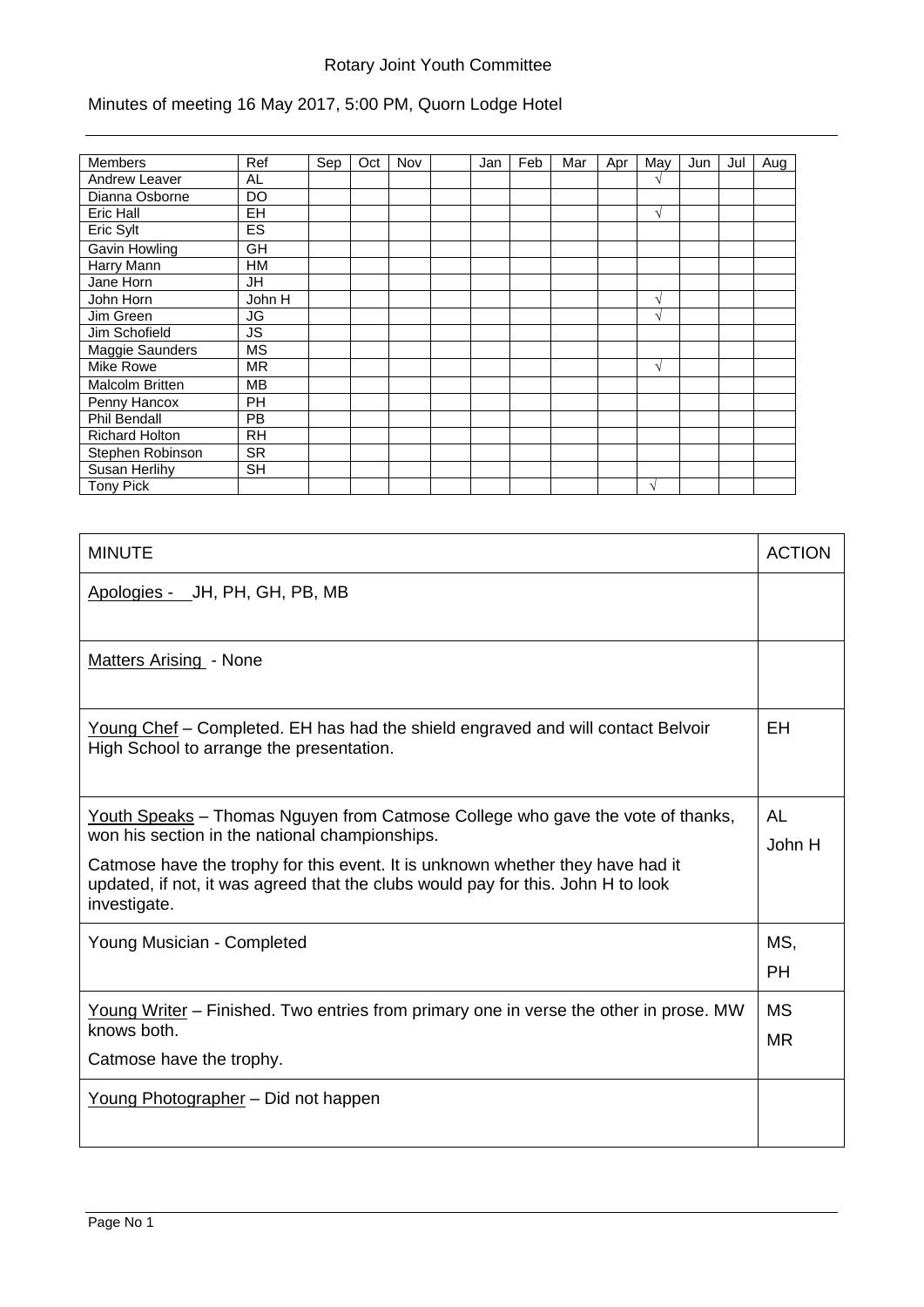# Minutes of meeting 16 May 2017, 5:00 PM, Quorn Lodge Hotel

| <u>Young Designer</u> – TP, EH and GH are the judges for this event on $9th$ June. TP will<br>liaise with David Wilson (MV16) and arrange for the judging to begin at 2.00 pm. The<br>public viewing is between 5 & 6 pm. EH to provide the marking scheme and certificates.<br>The finals of this event and also Young Artist will be judged at De Montfort on Sat 17<br>June. EH to ascertain timings for exhibits, when open to the public, and who can deliver<br>art exhibits. MR will notify artists wanting to go by email. | AP,<br>GH,EH           |
|------------------------------------------------------------------------------------------------------------------------------------------------------------------------------------------------------------------------------------------------------------------------------------------------------------------------------------------------------------------------------------------------------------------------------------------------------------------------------------------------------------------------------------|------------------------|
|                                                                                                                                                                                                                                                                                                                                                                                                                                                                                                                                    |                        |
| Rotary Stars - TP reported that everything was in hand. The schools had been<br>contacted and his half a dozen or so had all asked to do it again so he will arrange to<br>meet them at a later date. New this year is Queniborough Primary School. This will<br>take place in the last couple of weeks of the summer term.                                                                                                                                                                                                        | <b>PH</b><br><b>TP</b> |
| Holocaust Centre - JFC going in June                                                                                                                                                                                                                                                                                                                                                                                                                                                                                               | AL                     |
| $RYLA - No change since last meeting$                                                                                                                                                                                                                                                                                                                                                                                                                                                                                              | MS<br>JG               |
| Warning Zone - Nothing to report.                                                                                                                                                                                                                                                                                                                                                                                                                                                                                                  |                        |
| Interact – DO & JH met again Ellie Dickinson. Her team of students from years 7,8 & 9<br>will look to do a fundraising event before the end of term.                                                                                                                                                                                                                                                                                                                                                                               | DO,<br>JH              |
| Aurora will be responsible for John Ferneley and have allocated a £50 start-up fee.                                                                                                                                                                                                                                                                                                                                                                                                                                                |                        |
| Melton and Melton Belvoir have responsibility for Melton Vale.                                                                                                                                                                                                                                                                                                                                                                                                                                                                     |                        |
| Discussions are under way for a brief start up ceremony and Wendy Daunt from Aurora<br>is keen to be involved.                                                                                                                                                                                                                                                                                                                                                                                                                     |                        |
| JH is in touch with Tim Tucker regarding formalities of starting up.                                                                                                                                                                                                                                                                                                                                                                                                                                                               |                        |
| <u>A.O.B</u>                                                                                                                                                                                                                                                                                                                                                                                                                                                                                                                       |                        |
| Young Citizen Competition - Was discussed. Pam Posnett is due to speak to the<br>Melton club and will be asked for informal feedback from the council on who runs their<br>own project to avoid any problems with their award. The new committee would then<br>consider this further.                                                                                                                                                                                                                                              |                        |
| Young Artist – There are no trophies for this event. It was agreed that certificates be<br>given to all participants, together with one for the runner up and one for the winner.                                                                                                                                                                                                                                                                                                                                                  |                        |
| It was noted that there was a lack of Melton schools taking part in the youth events. A<br>contact name needs to be obtained for each school and matched to one from the youth<br>committee to establish a direct communication channel.                                                                                                                                                                                                                                                                                           |                        |
| A comment from district assembly was that Rotary should ensure that the events fit with<br>the school work and not the other way round. Teachers' workload is already high and it<br>was considered beneficial to ensure our activities are compatible with the schools'<br>arrangements.                                                                                                                                                                                                                                          |                        |
|                                                                                                                                                                                                                                                                                                                                                                                                                                                                                                                                    |                        |